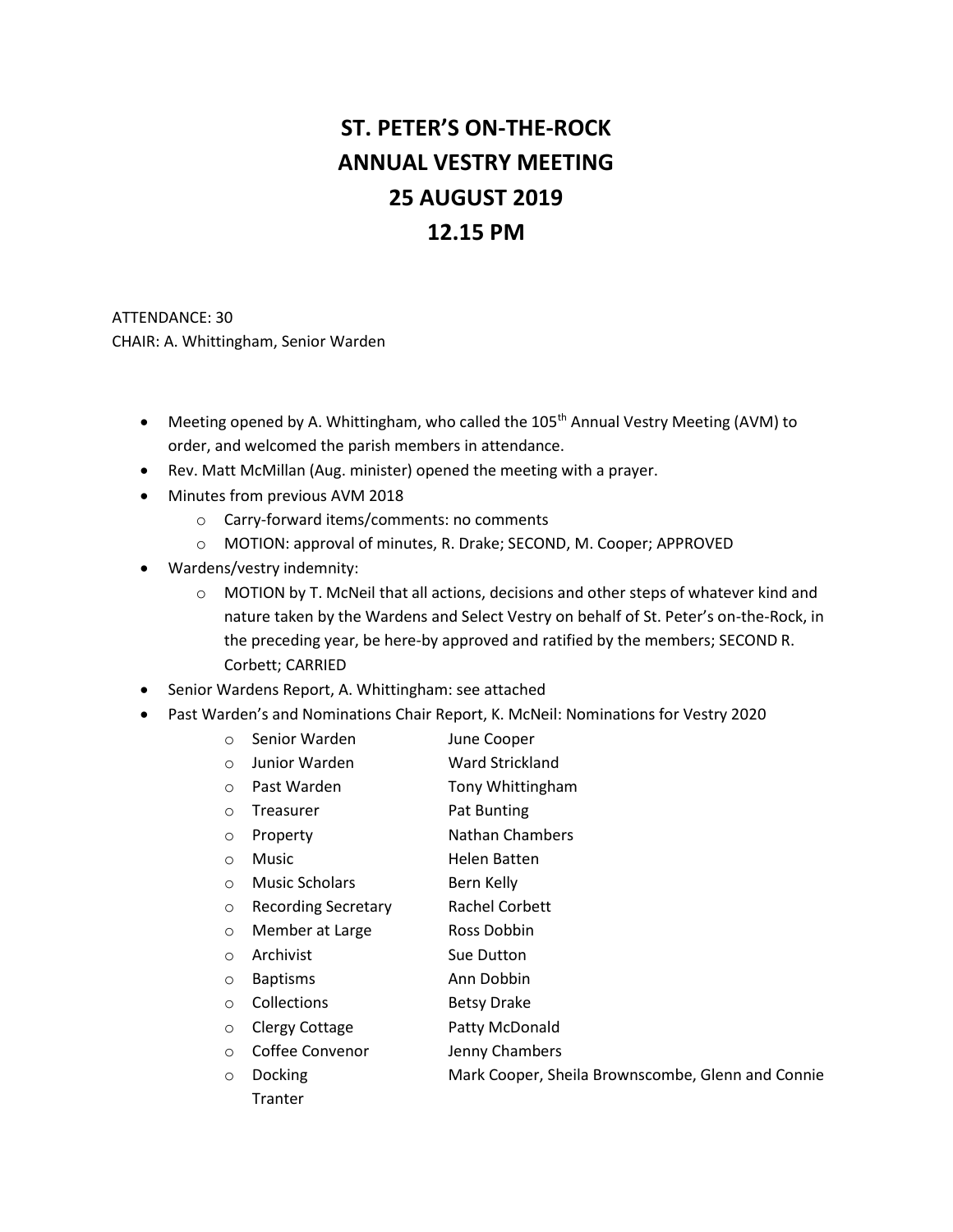- o Inside Flowers Sheila Gallagher
- o Outside Flowers Keith Titley
- o Prayers for the People Jane Ross
- o Readers and Sacristan Connie Wahl
	- o Positions combined
- o Sunday School Betsy McGregor, Judy Tranter, Jackie Tranter, Bill Ruddy
- o Wedding Carol Corner
- o Stewardship and Media TBD
- o MOTION to elect the list of nominees to comprise Vestry 2020, K. McNeil; SECOND S. Cook; APPROVED
- Treasurer's Report, Patrick Bunting:
	- o Please see attached
	- o MOTION that 2018 Financial Statements issued by St. Peter's accountant Kevin A. Dunn CA for St. Peter's on-the-Rock be accepted as written; SECOND K. McNeil; CARRIED
	- $\circ$  MOTION that the 2020 general expense budget be approved in the amount of \$28,750, with the provision that any amounts beyond the budget receive prior approval by the Wardens; SECOND M. Cooper; CARRIED
	- o MOTION that the Capital Budget for St. Peter's on-the-Rock for the year 2020 be approved in the amount of \$17,000 to be funded from the Capital Account plus reserve Funds as required, with the condition that any funding requirements exceeding \$17,000 would require the advanced approval of the Wardens. Reports providing budget status updates will be made available to the Wardens on an ongoing basis., P. Bunting; SECOND R. Titley ; CARRIED
	- o R. Titley asked if additional "geezer poles" can be added to the docks; Heather Seltzer asked if the church could hire people each spring and fall to put in and take out the docks and platforms. N. Chambers replied that taking out is quite easy, putting in more challenging.
	- $\circ$  R. Drake suggested getting a price from Woody Farrell for railing; P. Bunting and N. Chambers will follow up (see attached pictures)
	- $\circ$  J. Cooper asked if we could hire a cleaning service to do church opening in the spring; P. McDonald responded that she has the names of cleaners should we need them, but prefers to rely on volunteers for core work.
	- o M. Cooper asked if redoing siding of church and clergy cottage is being considered; P. Bunting responded that this is being considered – he has looked at Norway Point Church at Lake-of-Bays as well as the Stony Lake Yacht Club, both of which have been beautifully restored. Duncan McIntyre commented that the outside walls need attention as they require painting in the present state every five years; aluminum siding has been declined in the past because it would alter the heritage nature of the building.
	- o D. McIntyre also said that dock stanchions to accommodate large boats like Spirit of the Kawarthas be re-installed; N. Chambers and M. Cooper suggested we find another solution because old stanchions damaged smaller boats.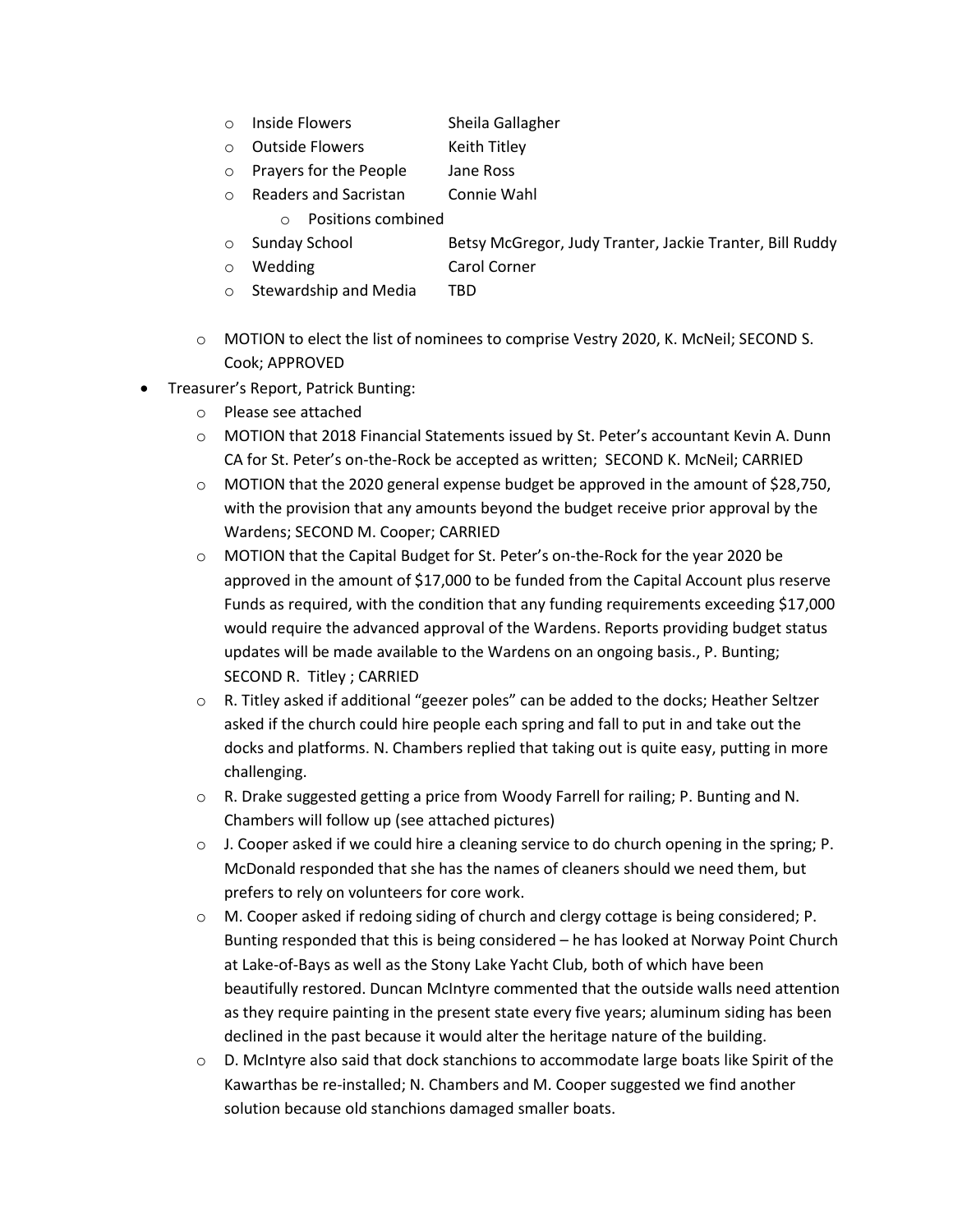- $\circ$  P. Bunting said it will cost about \$20,000 to re-deck the small boat dock; in the short term, we will replace some loose boards.
- o R. Drake suggested three bids for all work done at the church; N. Chambers and P. Bunting responded that this will create a lot of work, as opposed to selecting reputable local suppliers; it was agreed that for large projects like the roof, multiple bids are appropriate; R. Drake requested this be a working option for "significant projects"; this was agreed.
- $\circ$  H. Seltzer asked if we could ask local businesses to donate, for a tax receipt; this is being done, responded J. Cooper
- $\circ$  MOTION by P. Bunting to approve the budget of \$2500 for the 2020 maintenance of Memorial Garden as proposed by H. Batten, from the memorial fund; SECOND K. Nelson; CARRIED
- $\circ$  P. Bunting regarding the endowment fund at \$120,000 and growing; music scholars fund at \$28,000; endowment fund oversite committee of Jamie Anderson, Doug Wotherspoon and Ron Drake; Treasurer thanked this group for agreeing to serve in this capacity
- $\circ$  MOTION by P. Bunting, in 2020 St. Peter's on-the-Rock have a maximum of four signing officers for dealings with the Royal Bank, that all cheques have two signatures and that for 2020 the Past Warden Tony Whittingham, Senior Warden June Cooper, Junior Warden Ward Strickland and the Treasurer Pat Bunting be the designated signing officers; SECOND B. Kelly; CARRIED
- Same-sex (equal marriage) report, Bern Kelly
	- $\circ$  Same-sex couple approached Carol Corner about a wedding proposal for 2021
	- $\circ$  Request must have approval of vestry (parish) and clergy (July and Aug), as well as Bishop of Toronto (A. Asbil), and be communicated to the parish as a whole
	- $\circ$  B. Kelly reported that the clergy are supportive and that the wardens and vestry approved two motions which were read (see attached)
	- $\circ$  R. Drake suggested that the strong support of this parish and its AVM be given to the Bishop so he understands the sense of the meeting and the high level of support.
	- o Rev. Matt McMillan said that a motion of affirmation could be brought forward and sent as a stamp of approval
	- $\circ$  MOTION by R. Drake that there be an affirmation of this decision including a confirmed vote of the vestry by the parish members; SECOND B. Bunting; CARRIED unanimously
	- o Duncan McIntyre suggested that future clergy selection be contingent on ensuring that ministers appointed accept this position; a discussion ensued and Rev. M. McMillan said the Bishop will ensure appropriate priests be available as St. Peter's on-the-Rock will be an "equal marriage" parish
- A Whittingham asked if there is any other business:
	- $\circ$  R. Corbett asked if this church would support local environmental initiatives as part of our outreach (Kawartha Land Trust, etc.); currently we support FaithWorks (FW), Camp Kawartha, and the food bank in Lakefield;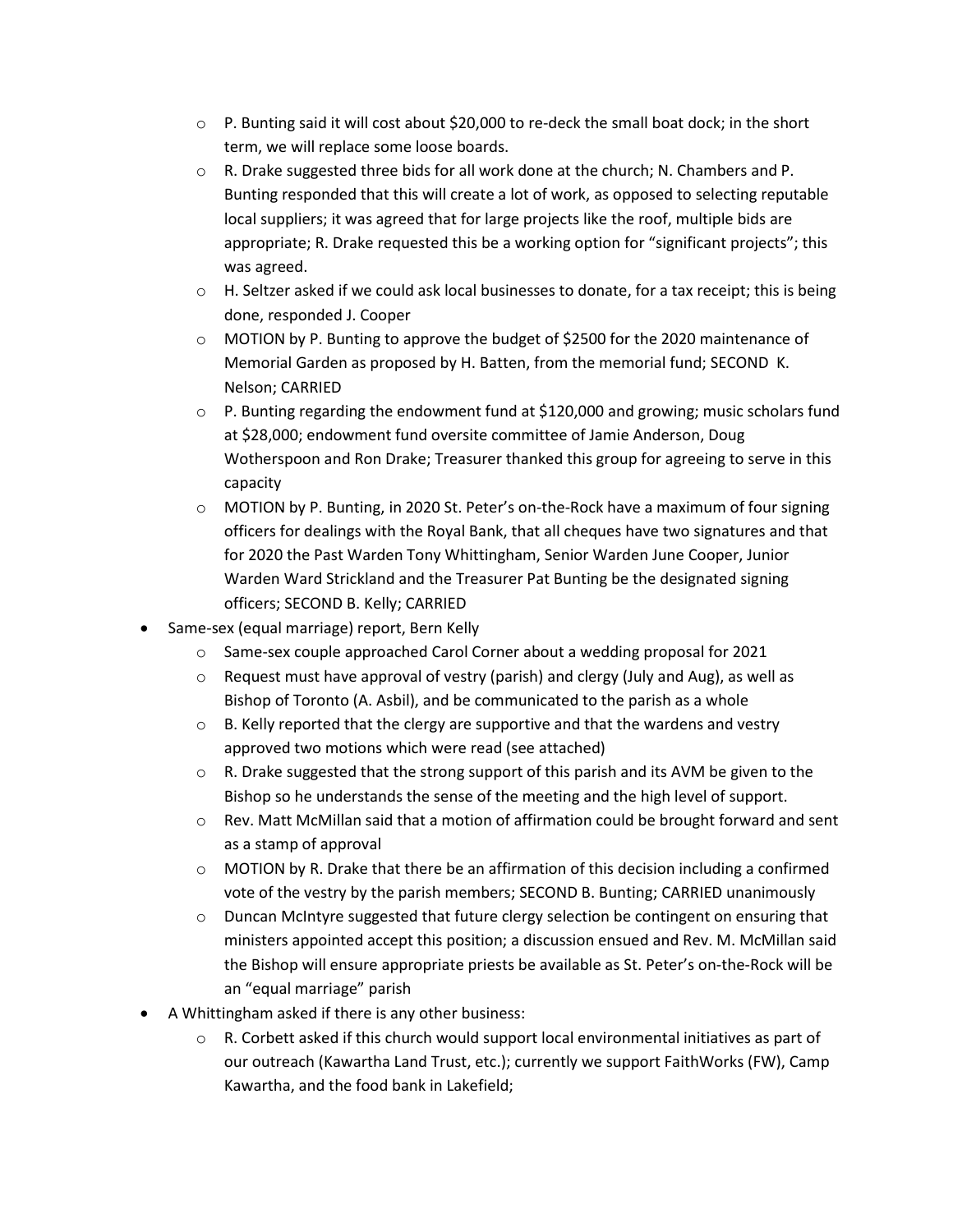- $\circ$  P. Bunting suggested our contribution to FW is because we are part of the Diocese of Toronto
- o A Whittingham suggested that R. Corbett bring this forward at the spring meeting of the vestry and let people know in newsletter
- $\circ$  S. Cook said the Kawartha Land Trust has been extremely helpful to her family and endorsed the idea of support
- $\circ$  C. Corner suggested the ladies' lunch be hosted at the church great approval of this idea including applause; also have a "doors open" at St. Peter's
- o D. McIntyre asked that the property manager give a report at future AVMs; Sr. Warden said this will happen in future
- o Sr. Warden read a card of thanks from Sonny Cook to the parish of St. Peter's for their love and support over "many, many years"
- K. McNeil thanked A. Whittingham for his service as Sr. Warden; a standing ovation ensued
- Senior Warden adjourned the meeting at 2.05

A Whittingham, Senior Warden

C. Bunting, Secretary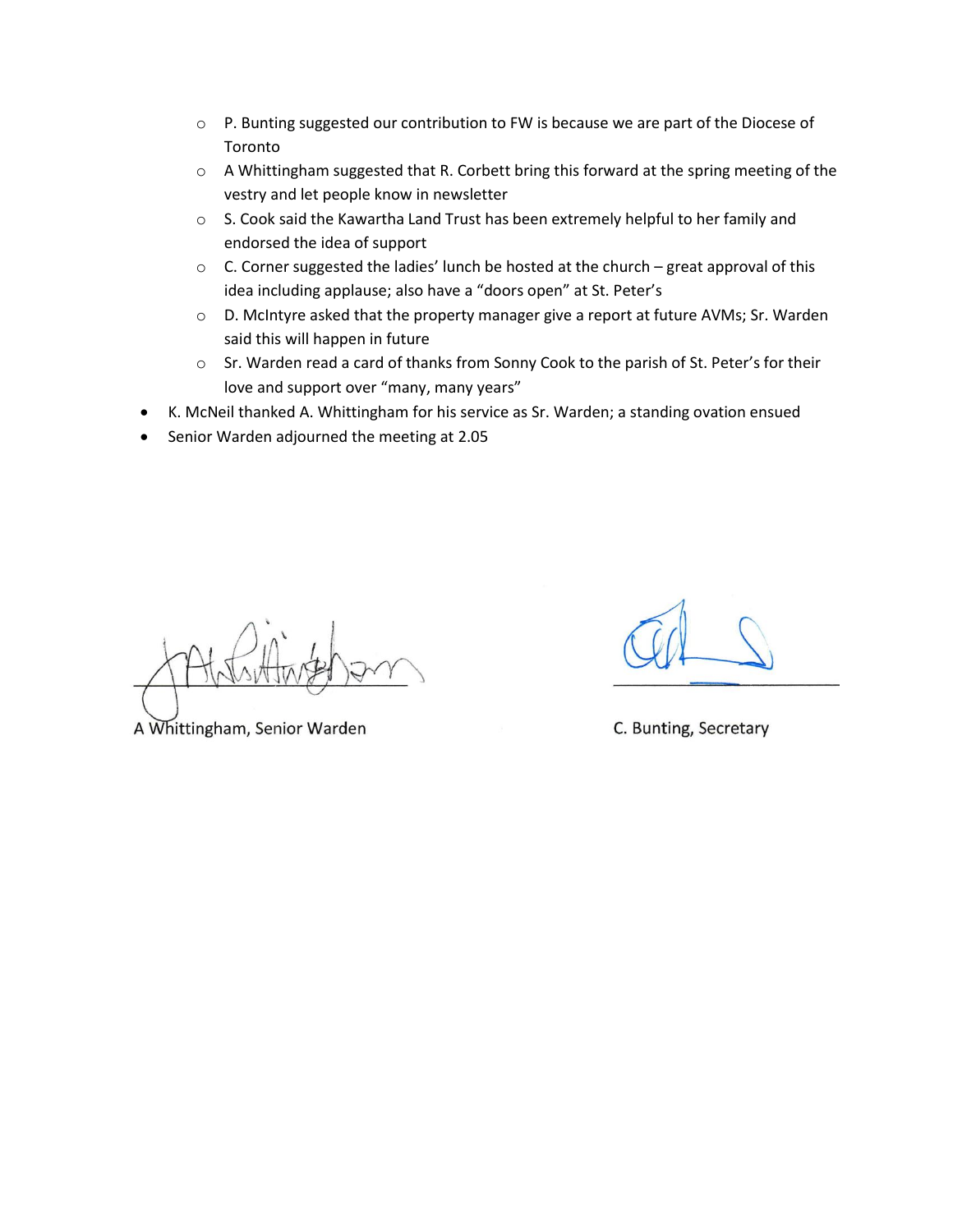# **REPORTS**

# **Senior Warden, Treasurer, Music, Sunday School**

**St. Peter's on-the-Rock**

#### **Senior Warden's Report / 2019 Annual Vestry Meeting**

**25 August 2019**

#### INTRODUCTION

Good afternoon. It is my great honour, as Senior Warden, address this, the 105<sup>th,</sup>, Annual Vestry Meeting of St. Peter's on-the-Rock.

I'm sure many of us here today have started to experience that bittersweet tug of nostalgia, knowing our precious Ontario summer is now rapidly drawing to a close. Yet how lucky we truly are! In our brief, but intense, 10-week summer window, we are able to gather here, Sunday by Sunday – coming from the many different "off-the-lake" backgrounds and lives that we bring -- to share in the unique alchemy of praise & humility, reflection & service, that seem to propel the uplifting community experience of St. Peter's, and, we hope, the realization of enlightened Christian values.

In that spirit, I am especially pleased to report that the state of St. Peter's summer community in all ways appears to be healthy & flourishing, as we near the end of 2019. Without question, 2019 has been "a Good Year" for St. Peter's.

#### Here is a broad summary & overview of the key elements:

#### 1. **CHURCH FUNDAMENTALS**: We have a firm & stable foundation in our liturgy & worship

• In our customary 3-year cycles of rotating Ministers, we are currently in an ideal "stable state". This year, we enjoyed the dedicated service of two excellent & experienced supervising Ministers from the Anglican Diocese of Toronto. In July, we welcomed the Rev Major Canon Don Aitchison – chaplain at Trinity College School ("TCS") in Port Hope ON & active Canadian army military chaplain. Padre Don fit in quickly and effectively to Stony Lake life, and will be our July Minister through July 2021. In addition, we were delighted to welcome back the Rev. Matthew McMillan, Rector of St. Mary's Anglican Church in Richmond Hill ON. Father Matt is back for his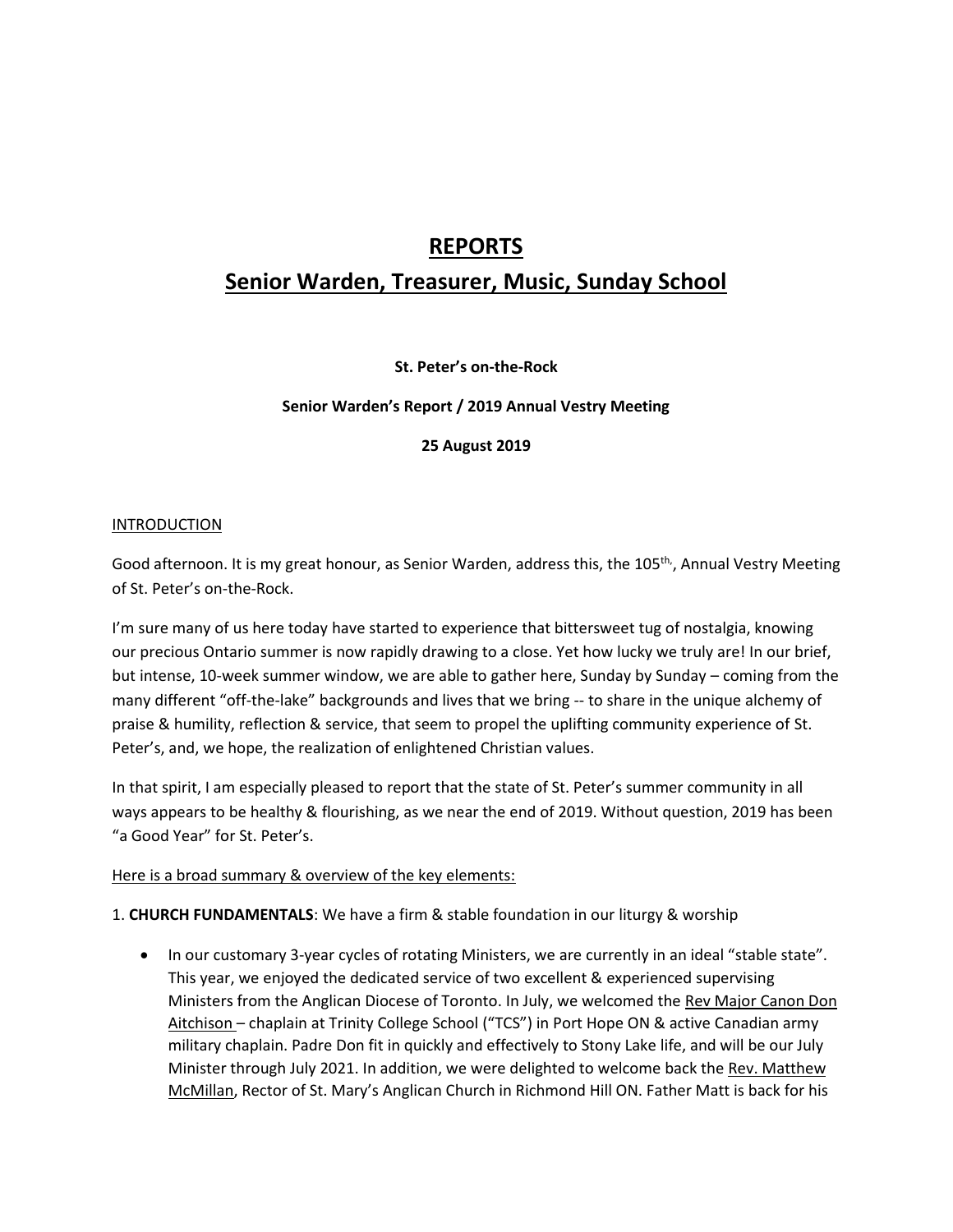second summer as our popular August pastor, together with spouse Pam and two young children, Molly & Dougall, and will continue through August 2020.

- In addition to our priestly oversight, we maintain a well-organized roster of weekly readings, scriptures and personal, specific intercessions & prayers, all taken care by knowledgeable, dedicated volunteers.
- 2. **MUSIC & CULTURE**: We continue to emphasize and strengthen -- our musical and cultural offerings
	- We have further strengthened & consolidated our signature musical outreach program The **St. Peter's Music Scholar's** Program – now in its 5th successful year. This year we have been treated to two impressive mini-recitals by 2 talented young Stony lake musicians. In total, since this program was initiated, we have heard live performances from over a dozen young musicians to our Sunday services – from singers to budding Banjo players. Further, we have paid out several hundreds of dollars in rewards, bursaries and performance honorariums in support of these young musicians – all thanks to the ongoing generosity of Don Walter and family.
	- In addition to these young performers, we continue to enjoy high standards of musical choices and accompaniments from a range of other musical parish members – led always by Helen Batten, but including a range of other talents – from the MacKenzie woodwinds... Morgan Strickland's operatic soprano… the loveable Bob Trennum on guitar… and sparkling keyboard accompaniment by Ruth Farrow. We were also fortunate to have assistance from celebrated choral conductor Noel Edison, as he prepares to launch new choir in Fall 2019.
- 3. **FINANCES & MANAGEMENT**: We continue to solidify our independent parish finances
	- As we will shortly learn in the Report of our Treasurer, Pat Bunting, St. Peter's is enjoying increasing financial vigor and prosperity, thanks to the members of this parish – about 150 of us -- who appear as donors on our parish lists.
	- In addition, as we will also learn from the Treasurer, we have met the challenge given to us last year's annual meeting, We were charged by last year's Annual Vestry to create a secure financial process for financial bequests, gifts & endowments that will be managed with prudence & professionalism and which will remain closely connected to St. Peter's Church and the interests here on the lake we serve. Thanks to a team of experienced volunteers, led especially by Treasurer Pat, we have now achieved that goal. You'll hear details of the new "**St. Peter's General Endowment Fund**" in a moment.

4. **MAINTENANCE**: We continue to maintain our beautiful church island -- kept in excellent repair and decorated with beautiful gardens and landscaping

- Everything about our precious church island property is lovingly curated. This year's Centennial Garden – and the church grounds in general – have been kept to their usual high standard. Our dedicated property and gardening volunteers worked hard all summer to keep our island in a proud state of repair and polish.
- Furthermore, as this year's exiting new initiative, after a thorough and careful inventory, we will be investing in new furnishings and updated facilities for our island residence – known as Clergy Cottage – to ensure it is comfortable & up-to-date for our valued summer clergy,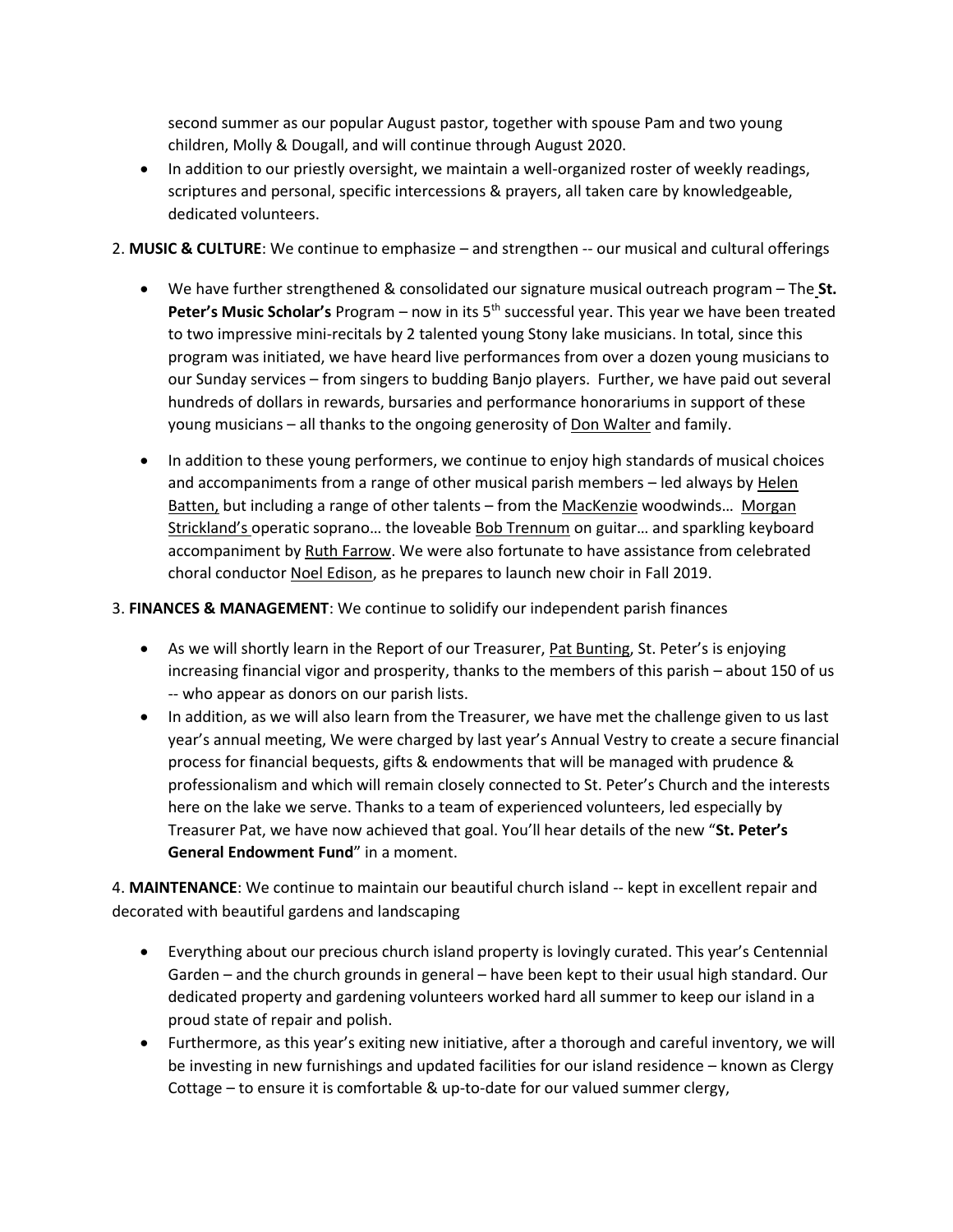5. **EDUCATION & CHILDREN**: We have reaffirmed Sunday School as a central component of our Church mission and have strengthened our Sunday School curriculum. We continue to recognize the vital importance of engaging a new generation of children on the lake with the stories, values & lessons of an evolved Christian culture. We hope always that our children & grandchildren will benefit & grow from the impressionable hour they spend at St. Peter's every week and that they in turn, will tell their friends.

6. **COMMUNITY LINKAGES**: We know we are not alone… on our lake and in our world

- St. Peter's continues to engage on a modest but sincere scale with outside organizations always benefitting from financial assistance and moral support. In particular, our parish contributes financially every year to the excellent work of **Camp Kawartha** on adjacent Clear Lake and with the **Lakefield village Food Drive**, through the coordination of St. John the Baptist Anglican Church. All other worthwhile cross-linkages are always worthy of consideration.
- In addition, we continue to explore and encourage the use of our St. Peter's buildings & facilities for other relevant projects and initiatives of potential value to our wider community. This could include meditation sessions, book club meetings, current-event talks and so on. This year, for example, we opened our doors as a venue for a weekly lakeside \*12-Step\* – or AA – Meeting.
- As a famous lakeside meeting place, it is worth remembering that we continue to provide a popular and sought-after venue for **Weddings & Baptisms**. This year, we had two public baptisms – both, by the way, were memorable events! Our weddings, on the other hand, are almost entirely private events, held usually on Saturdays, and thus, you could say, are invisible to most St. Peter's parishioners. This year, we will have three weddings – the second was just yesterday. That said, we continue to require respectful standards in the use of our church by "outsiders" to our parish. You will hear more about the St. Peter's Wedding policy – especially for "Equal Marriage" -- later this morning, under Agenda Item 7. A new & important direction has just been chosen by Vestry and we look forward to engaging the parish with this decision.

7. **STEWARDSHIP & OUTREACH**: Finally, we must always remember the famous Scripture passage from the Book of Matthew: "Let your light so shine that all people may see your good works and glorify the Lord in Heaven." Hence the question: how DO we let the outside world know about who we are and what we do? How do we go about attracting new members and replacing ourselves as we all move forward?

- Communications, information & engagement both internal & external -- remain a core element of our collective mission. St. Peter's may command a famous geographic location – a veritable landmark on Stony Lake and throughout the Trent-Severn National Waterway – but many of our own neighbors don't have any idea who we are or what happens here on this island. That's where some degree of promotion, publicity and social media have a role to play. This past year, we took steps to refresh and reboot our efforts to build awareness through 1. dedicated **Website** ([<www.St.Petersontherock.org>](http://www.st.petersontherock.org/) ) 2. A reactivated **Facebook** Page ("St. Peter's on-the-Rock") 3. Advertisements in our fellow Lake organization newsletters (ASCL Islander and USLA Bulletin) and 4. **Posters** distributed widely throughout our summer catchment area along the Trent-Severn route.
- I'd like to offer a special note of appreciation in this regard to the work & professionalism of parishioner / volunteer Kyle Kelly for his assistance in web-site creation and social media.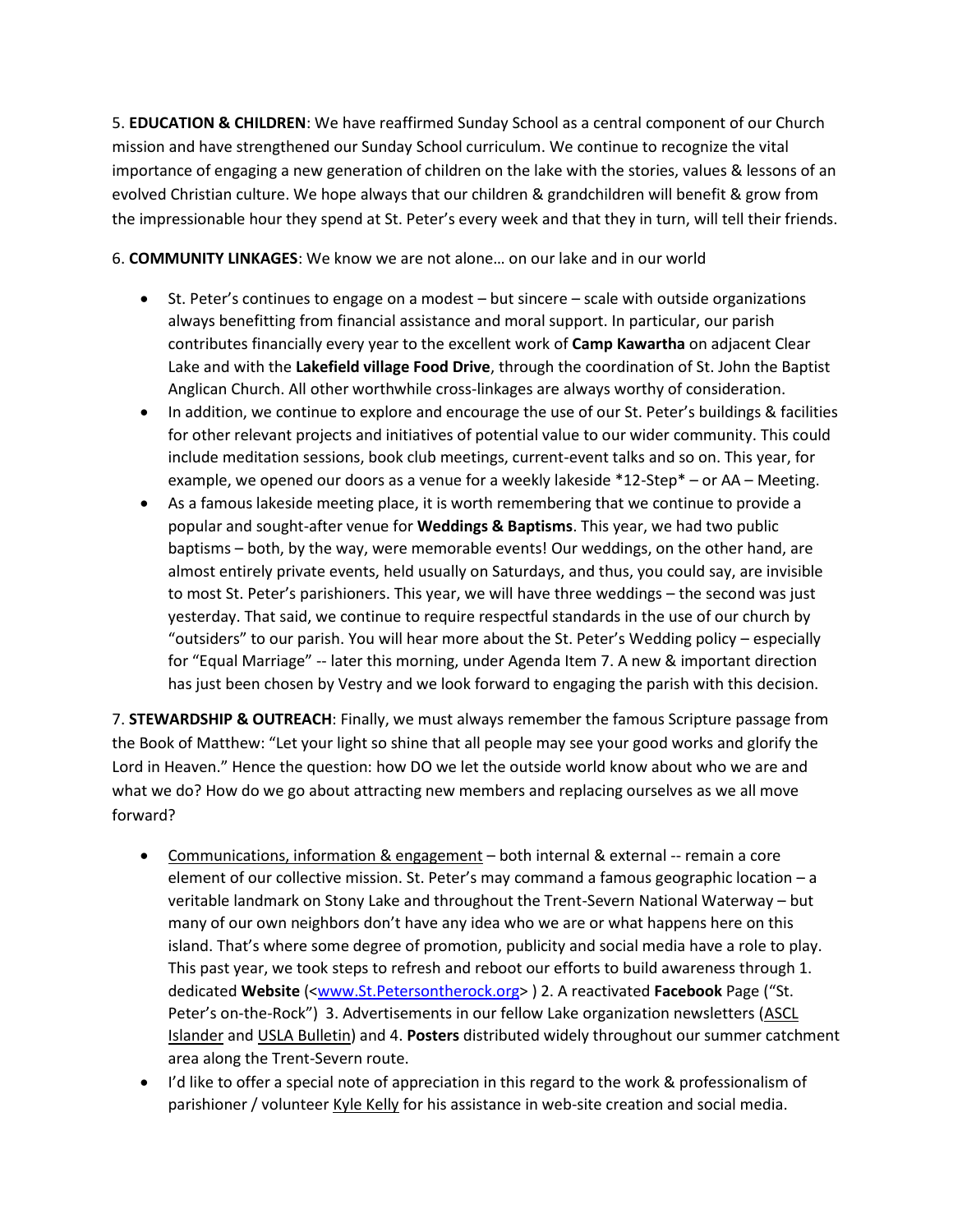#### 8. And now, finally, to the true core of our success: **VOLUNTEERISM**

As another Old Saying goes, "a chain is only as strong as its weakest link". Indeed, at the heart of everything we are able to do is the willingness and the capability to get our tasks done.

So… how many helpers does it take to "turn on the lights" at St. Peter's on-the-Rock every week, every year?? Here are the St. Peter's volunteerism statistics:

- Total Select Vestry "positions": **22**
	- Vestry "Executive": **6**
		- o Wardens (X3)
		- o Treasurer
		- o Secretary
		- o Member-at-Large
	- Vestry "Programme & Activity Coordinators": **17**
		- o Property & Maintenance
		- o Clergy Cottage
		- o Music
		- o Music Scholars
		- o Baptisms
		- o Weddings
		- o Sunday School
		- o Sacristan
		- o Prayers
		- o Scriptures
		- o Collections
		- o Hospitality & Refreshment
		- o Flowers (Outside)
		- o Flowers (Inside)
		- o Docking & Welcome
		- o Archives
		- o Stewardship & Communications
	- Endowment Fund Committee + Advisors: **5**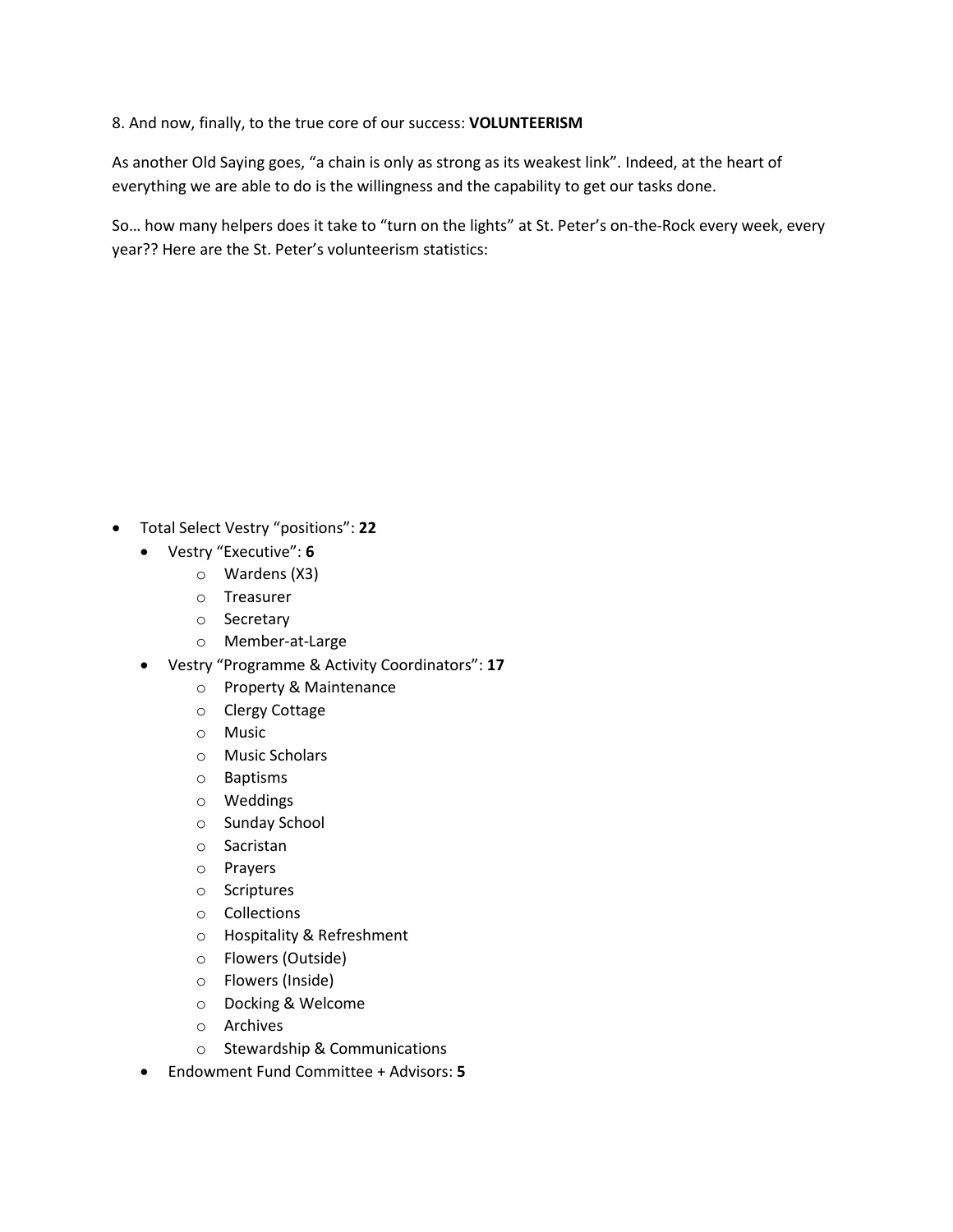• GRAND TOTAL: 2019 Active Volunteers: **44**

Yes, that's right, this year, it took the efforts of no fewer than 44 women & men to keep our precious island church afloat.

Surely the single-most most important task for any Senior Warden is to offer personal thanks to this wonderful network of St. Peter's loyalists. Many of our core volunteers have been loyal and dedicated to St. Peter's for many, many years, Let me now mention – and THANK -- each & every precious 2019 volunteer – including our parish executive -- BY NAME:

- Kathy McNeil
- Tony Whittingham
- June Cooper
- Pat Bunting
- Ross Dobbin
- Chris Bunting
- Swotty Wotherspoon
- Nathan Chambers
- Patty MacDonald
- Helen Batten
- Bern Kelly
- Ann Dobbin
- Carol Corner
- Betsy McGregor
- Judy Tranter
- Cammie Jacquays
- Jackie Hubbs
- Connie Wahl
- Jane Ross
- Sue Mortimer
- Betsy Drake
- Ron Drake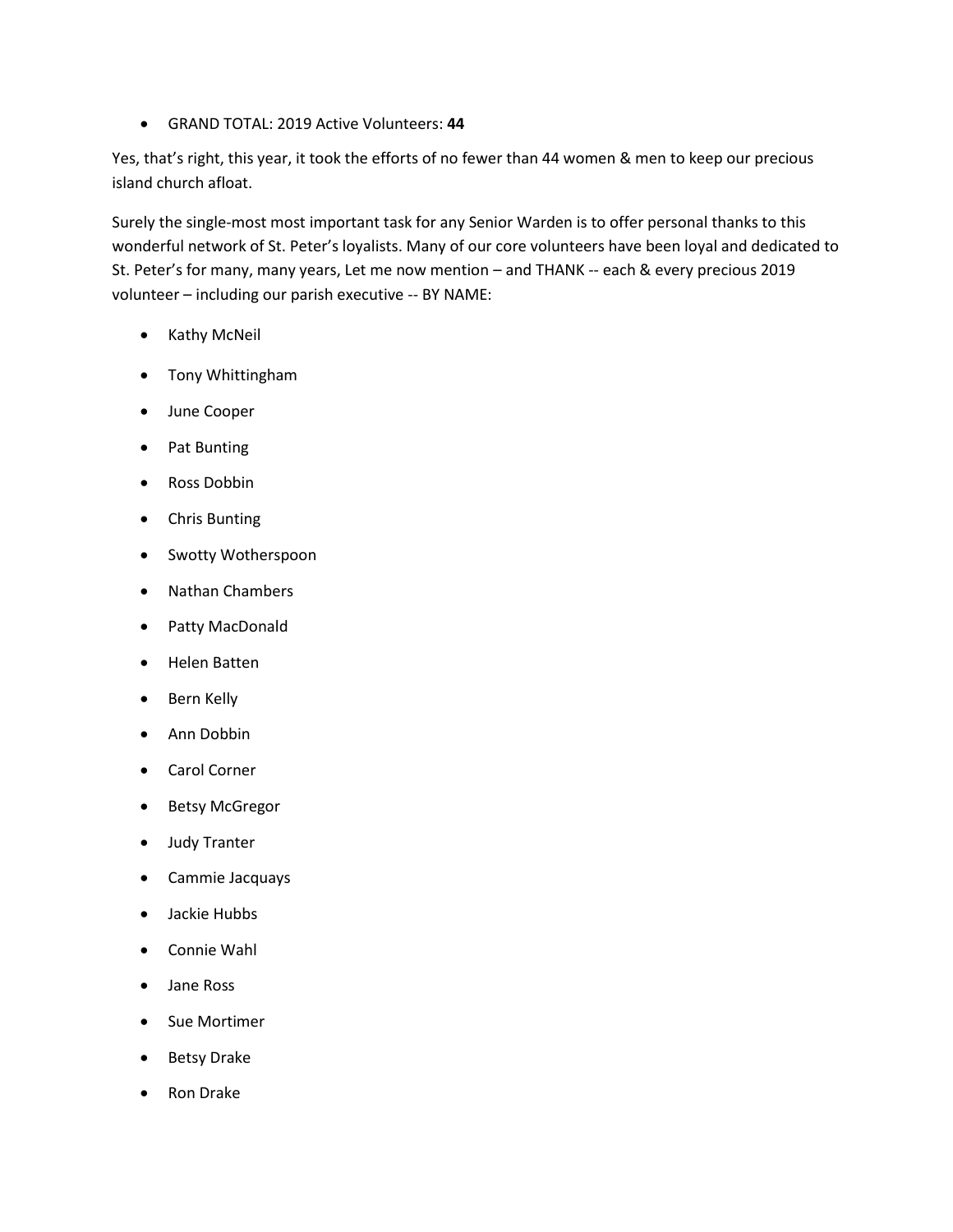- Jenny Chambers
- Keith Titley
- Roz Titley
- Sheila Gallagher
- Glenn Tranter
- Connie Tranter
- Andy Posthumus
- Laurie Posthumus
- Derek Nelson
- Mark Cooper
- Sheila Brownscombe
- Reid Brownscombe
- Sue Dutton
- Tony McNeil
- Blair MacKenzie
- Doug Wotherspoon
- Jamie Anderson
- Bonnie Bunting
- Ruth Farrow
- Bob Trennum
- Kyle Kelly

#### **CONCLUSION**

We are about to move on to Agenda Item 5 – next on our program – to hear the important report from Past Warden & Nominations Chair Kathy McNeil. The good news from Kathy (it's always good news from Kathy!) is that for next year, the year 2020, we do once again have full roster of volunteers for all our central church volunteer positions -- all filled by dedicated & committed Stony Lakers.

I'm sure I speak for everyone here in this holy place today that we all share a fervent commitment that St. Peter's on-the-Rock will always exist.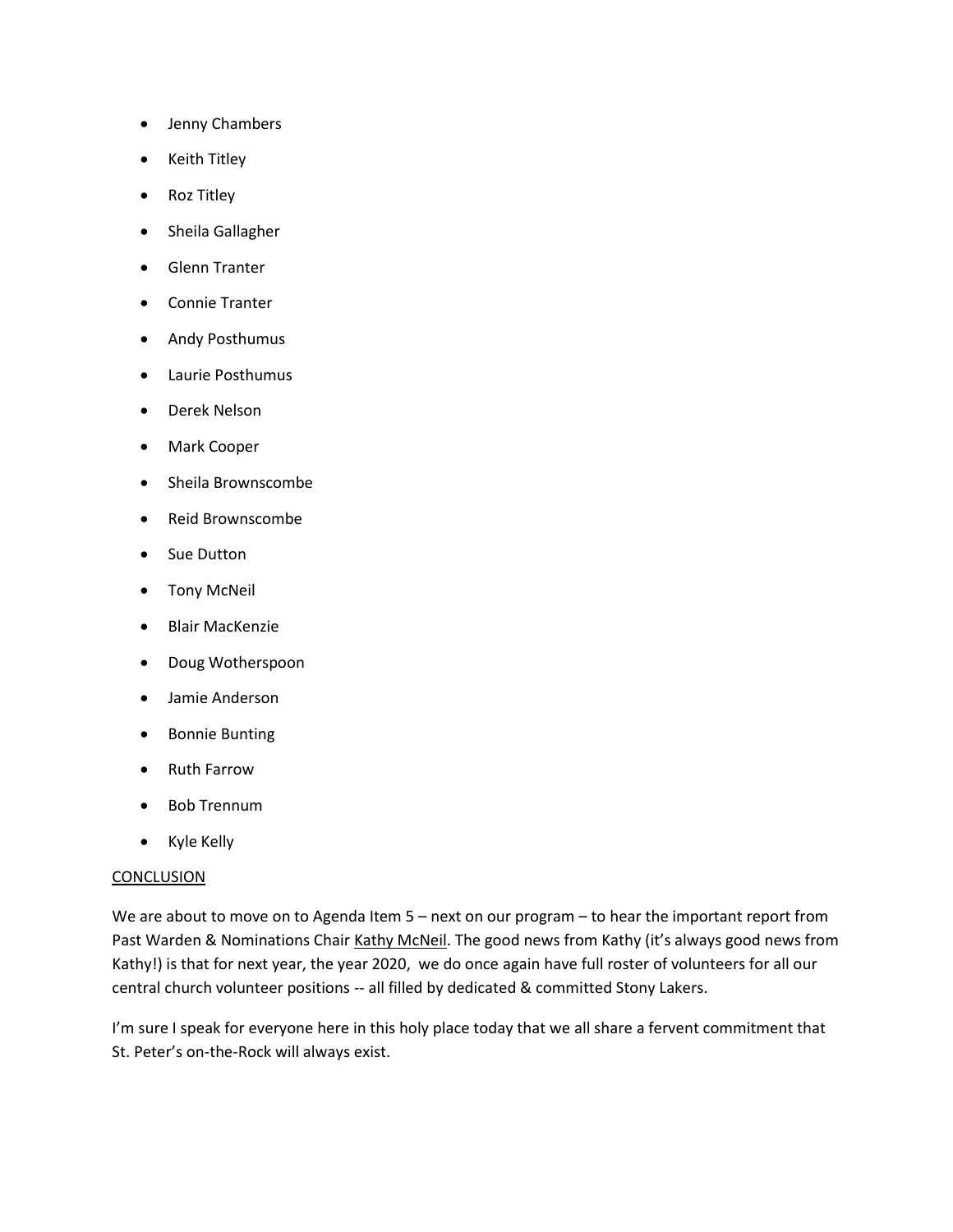May this church continue to flourish. For many, St. Peter's is indeed as place of formal Christian worship, specifically in the Anglican vernacular, while for others, we are more a venue for private, nondenominational spiritual reflection. Surely, for all of us, St. Peter's represents an interconnected community resource and meeting-ground -- reflecting the culture, aesthetics, values and ethics of our larger lakeside community.

Let us hope that our St. Peter's leadership and membership will always strive to remain relevant and connected to the summertime community surrounding us. Let us strive always to ensure that our mission and our actions remain useful, relevant, sincere, comforting and real.

Finally, may I close by offering my own note of personal gratitude and appreciation.

I'd like to express sincere personal thanks Former Wardens Bern Kelly & Cathy Nelson for reaching out to me to suggest & encourage this worthwhile summer calling - and to Former Wardens Kathy & Tony McNeil, who so generously & kindly coaxed me through this year's issues & challenges.

Additionally, may I express thanks to the Ross Family (Fred, Ginny & Jane) for first introducing me to the glories of Stony Lake more than two decades ago. Most of all, I'd like to acknowledge and thank the Bunting Family – Pat, Bonnie and, of course, Christopher -- for anchoring me, so generously and so honourably, within the Stony Lake community

I know I'm a virtual "newby" to this wonderful place and I'm deeply grateful for the friendship & support I've been so generously offered in abundance along the way!

Tony Whittingham

Senior Warden 2019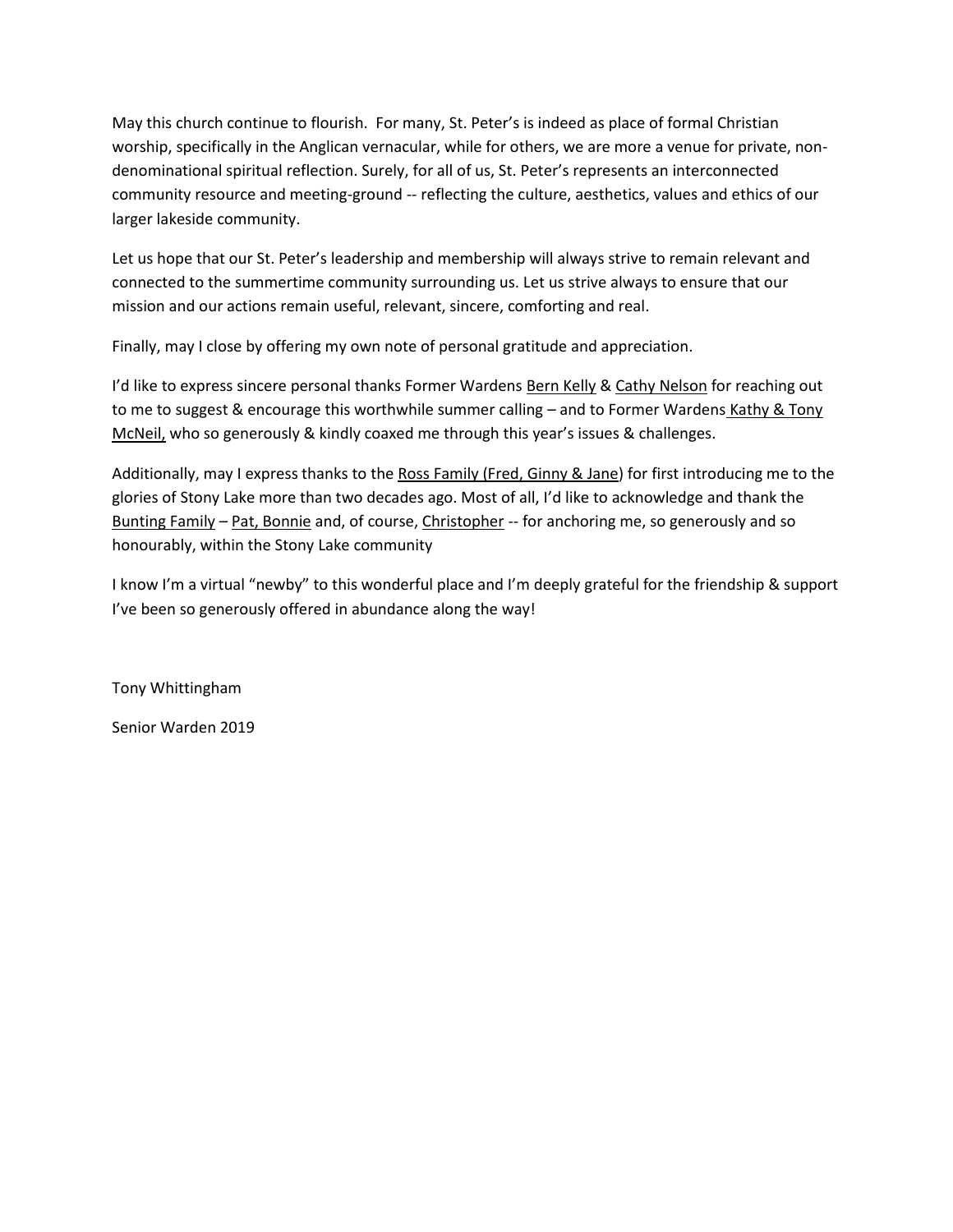# Treasurer's Report – Pat Bunting

#### St. Peter's Financial Statements for 2018

- The 2018 statements, issued by Kevin A. Dunn, Chartered Accountants, are attached:
- Key Messages
	- o Statement of Financial Position Net Assets:
		- 2018 vs 2017 asset growth continues (General Endowment Fund contribution plus General funding continues to exceed expenses)
	- o Statement of Change in Net Assets:
		- **St. Peter's Financial Assets** \$129,690 \$140,000 \$120,000 \$97,555 \$100,000 \$84,169 \$80,000  $-$ \$62,163 \$60,000 \$40,000 \$20,000 \$-2015 YE 2016 YE 2017 YE 2018 YE
		- \$32,135 increase 2018 vs. 2017 (+33%)

- o Statement of Operations:
	- 2018 overall revenue up \$30,272 versus 2017 (General Endowment \$20k, Donations \$10k)
	- 2018 General Donation revenue up 29% (net of Music, Weddings and Memorial donations), reflecting a strong shift to mailed in donations (up 62%) versus service collections (up 2%).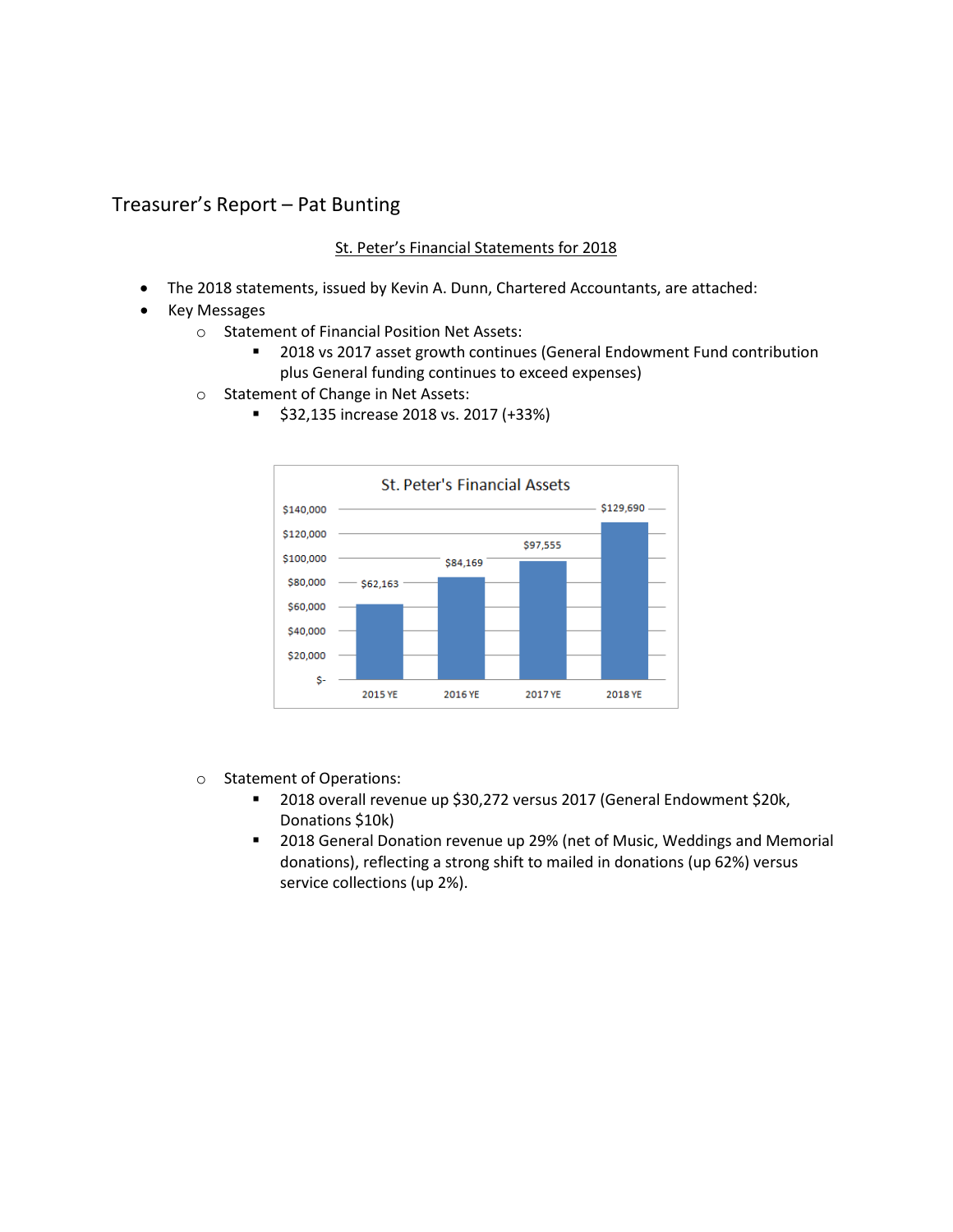

- Total 2018 costs were \$6.3k higher than 2017 attributed to cottage upgrades (booked as a capital charge) and memorial garden maintenance (booked as a memorial account charge.
- 2018 General expenses were favourable to budget by \$782 (HST in)

MOTION: To move that the 2018 Financial Statements issued by St. Peter's accountant Kevin A. Dunn CA be accepted as written

Seconded by: K. McNeil

#### General Operating Expense Budget

2018/2019/2020 General Operating Expenses

- Overall, 2018 General Operating Expenses were favourable to budget as previously noted.
- A General Operating Expense budget (ex Memorial, ex Capital) of \$29.9K will be required for 2019 as summarized below. The budget was developed based on the inputs of account owners, a draft summary then distributed with the 2019 Spring Newsletter for vestry comment and feedback. The line item detail was subsequently presented and approved by the Wardens at the 8 June, 2019 Select Vestry meeting.
	- $\circ$  \$2k increase over 2018 is attributed to a \$1.8k increase in Property (pruning/removing large oak by public washroom, additional property expenses) and a \$1.4k Administration increase (postage, communication / webpage).
- An Operating Budget of \$28.7K is recommended for 2020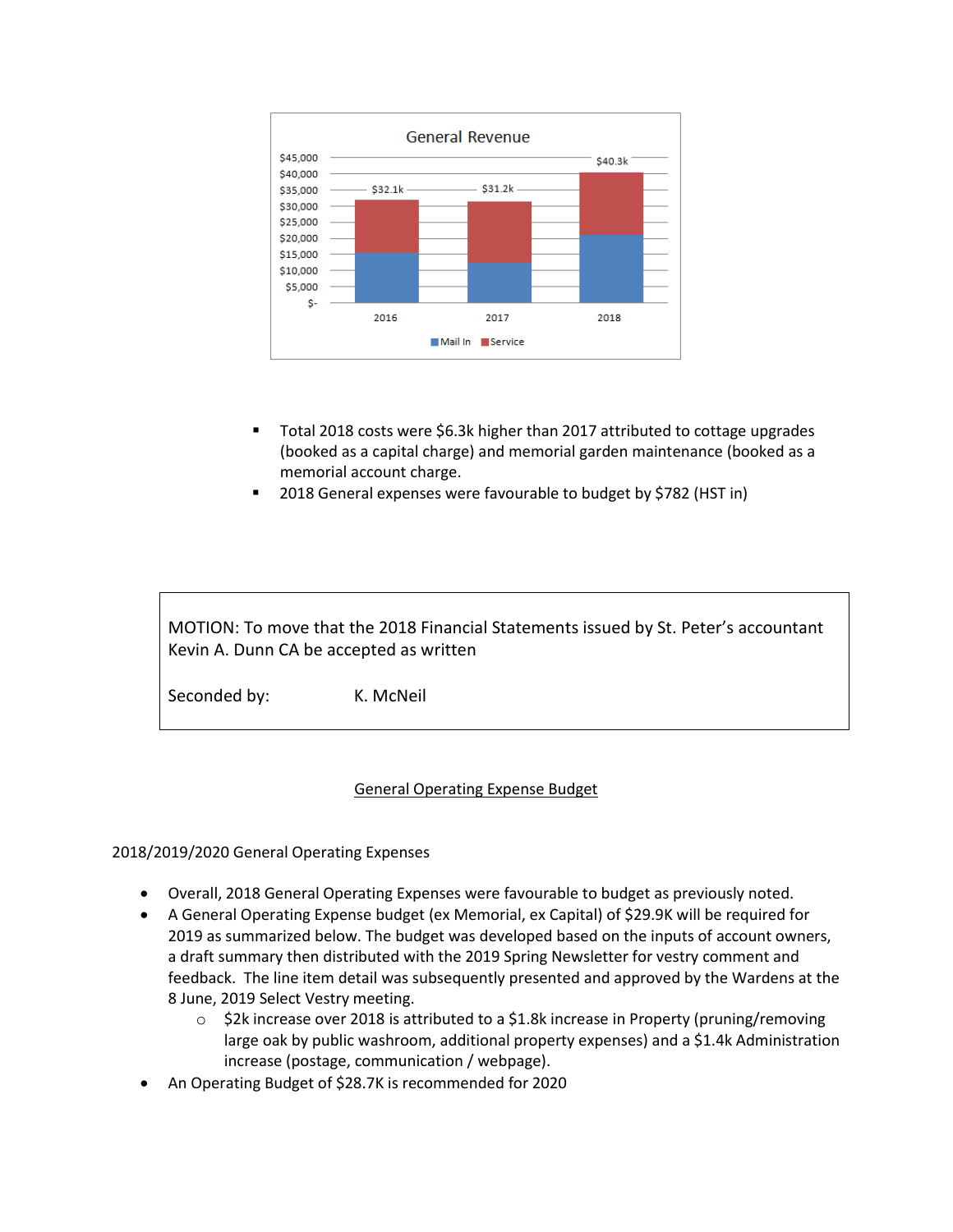#### ST. PETER'S ON-THE-ROCK ANNUAL EXPENSE SUMMARY

| K\$             | 2015<br>Actual | 2016<br>Actual                                                                                                                                                                                                                                                                                                                                                                                                                                                                                                                                       | 2017<br>Actual | 2018<br>Budget | 2018<br>Actual | 2019<br><b>Budget</b><br>Final | 2020<br><b>Budget</b><br><b>Draft</b> |                                                                                                                              |
|-----------------|----------------|------------------------------------------------------------------------------------------------------------------------------------------------------------------------------------------------------------------------------------------------------------------------------------------------------------------------------------------------------------------------------------------------------------------------------------------------------------------------------------------------------------------------------------------------------|----------------|----------------|----------------|--------------------------------|---------------------------------------|------------------------------------------------------------------------------------------------------------------------------|
| 1 Church        |                |                                                                                                                                                                                                                                                                                                                                                                                                                                                                                                                                                      |                |                |                |                                |                                       | \$ 13.2 \$ 11.8 \$ 12.2 \$ 12.5 \$ 13.2 \$ 12.2   \$ 13.3 Honorarium Increases                                               |
|                 |                |                                                                                                                                                                                                                                                                                                                                                                                                                                                                                                                                                      |                |                |                |                                |                                       | 2 Administration $\sin 5.8$ $\sin 5.8$ $\sin 3.1$ $\sin 2.0$ $\sin 2.8$ $\sin 3.2$ $\sin 3.2$ $\sin 3.2$ Lower website costs |
| 3 Operating     |                | $\begin{array}{ccccccccc} \text{\textsterling}\xspace & 4.6 & \text{\textsterling}\xspace & 5.3 & \text{\textsterling}\xspace & 5.3 & \text{\textsterling}\xspace & 5.5 & \text{\textsterling}\xspace & 5.5 & \text{\textsterling}\xspace & 5.3 & \text{\textsterling}\xspace & 5.3 & \text{\textsterling}\xspace & 5.3 & \text{\textsterling}\xspace & 5.3 & \text{\textsterling}\xspace & 5.3 & \text{\textsterling}\xspace & 5.3 & \text{\textsterling}\xspace & 5.3 & \text{\textsterling}\xspace & 5.3 & \text{\textsterling}\xspace & 5.3 & \$ |                |                |                |                                |                                       |                                                                                                                              |
| 4 Property      |                |                                                                                                                                                                                                                                                                                                                                                                                                                                                                                                                                                      |                |                |                |                                |                                       | $$8.4 \t$ 6.8 \t$ 6.0 \t$ 8.6 \t$ 7.2 \t$ 9.0 \t$ 7.5 less oak tree removal$                                                 |
| 5 Cottage       |                |                                                                                                                                                                                                                                                                                                                                                                                                                                                                                                                                                      |                |                |                |                                |                                       |                                                                                                                              |
| Annual Expenses |                | $\frac{1}{5}$ 33.2 $\frac{1}{5}$ 27.9 $\frac{1}{5}$ 26.0 $\frac{1}{5}$ 28.7 $\frac{1}{5}$ 27.9 $\frac{1}{5}$ 29.9 $\frac{1}{5}$ 28.7                                                                                                                                                                                                                                                                                                                                                                                                                 |                |                |                |                                |                                       |                                                                                                                              |

1 Coffee, maintenance, honoraria, outreach, printing

2 Office supplies, newsletter, professional fees,

3 Telephone, insurance, taxes, hydro

4 Sexton, septic, plumbing, docks, boats, marina

5 Maintenance, supplies, furniture, equipments, cleaning

• Subject to General Vestry approval, a 2020 General Operating Expense budget of \$28,750 was approved by the Warden's at the August 18 Select Vestry meeting.

MOTION: To move that the 2020 St. Peter's General Expense Budget be approved in the amount of \$28,750 with the condition that any funding requirements that exceed \$28,750 would require the advance approval of the Wardens. Reports to provide budget status updates will be made to the Wardens on an ongoing basis.

Seconded by: M. Cooper

#### Capital Costs

#### 2018/2019/2020/2021/2022 Capital Costs

- 2019 Capital costs continue to track against the 2019 \$12.5k budget.
- Additional Capital cost have been identified for 2020, 2021 and 2022 in order to continue to maintain the cottage and church assets we are responsible for, as detailed below: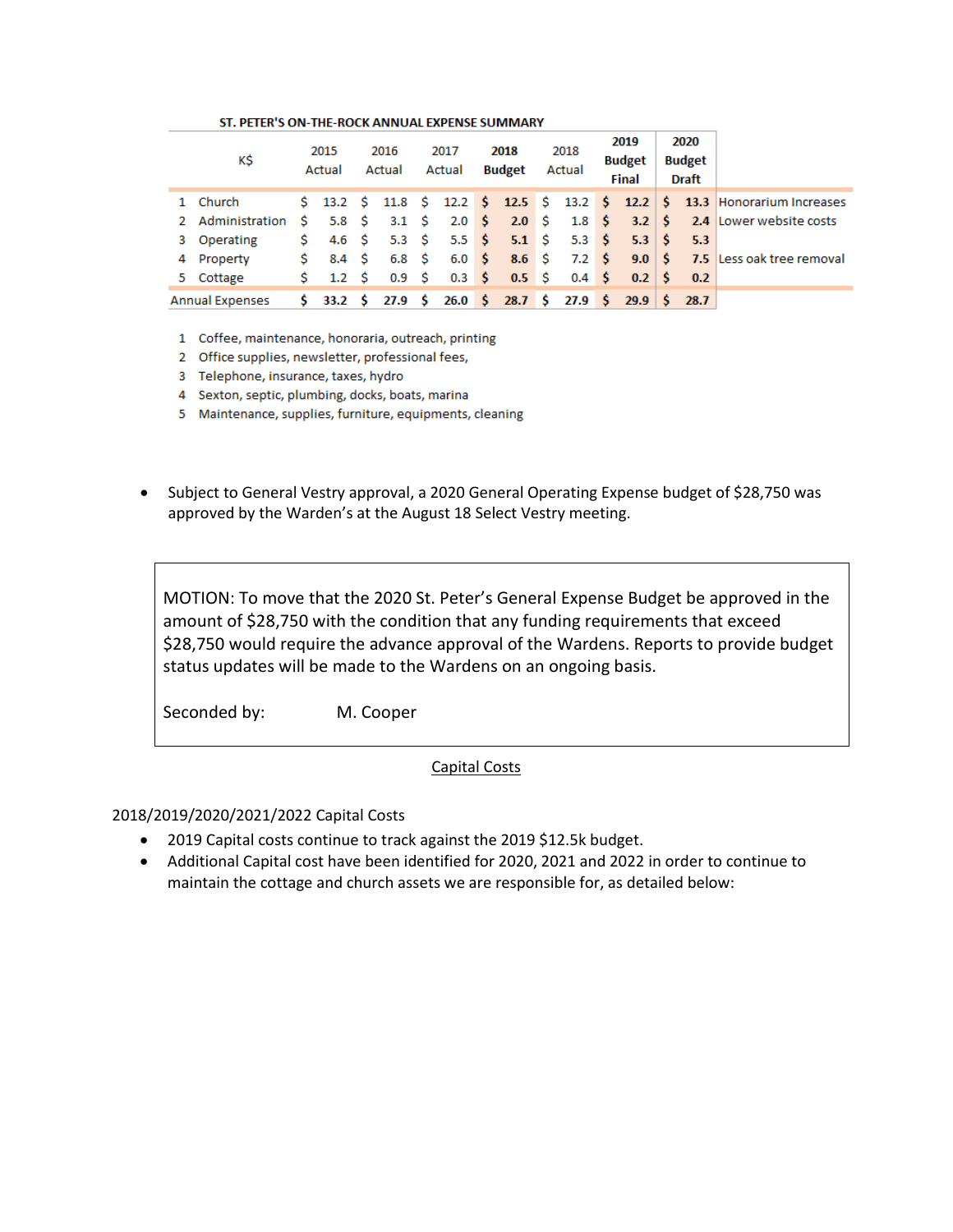| <b>Capital Budget Planned Expenditures</b>       |     | 2018<br><b>Budget</b> |   | 2018<br>Actual |   | 2019<br><b>Budget</b> |    | 2019<br>Actual/FC |    | 2020<br><b>Budget</b><br><b>Draft</b> |    | 2021 | 2022     |
|--------------------------------------------------|-----|-----------------------|---|----------------|---|-----------------------|----|-------------------|----|---------------------------------------|----|------|----------|
| New front outside flood light needs replacing    | s   | 700                   | S | 695            |   |                       |    |                   |    |                                       |    |      |          |
| <b>Resurfacing Docks</b>                         |     | 1,000                 |   |                |   |                       |    |                   |    |                                       |    |      |          |
| Cottage upgrades                                 |     | 4,800                 | S | 4.993          | s | 1,000                 | S. | 3.000             | s. | 9.000                                 |    |      |          |
| Decking small dock                               | \$  | 2,000                 |   |                | s | 2,000                 |    |                   | S  | 500                                   | ١s | 500  | \$19,600 |
| Public Washroom upgrades                         |     |                       |   |                | s | 2,000                 | S. | 2.000             |    |                                       |    |      |          |
| Re-align & secure canoe dock                     |     |                       |   |                |   |                       | S  | 500               | S  | 500                                   |    |      |          |
| Metal handrail system for large boat dock access | \$. | 1,500                 |   |                |   | 7,500                 | S. | 3,600             | s. | 3,600                                 |    |      |          |
| Church / Vestry Cottage Exterior                 |     |                       |   |                |   |                       |    |                   |    |                                       |    | ???? |          |
| BBQ (actual)                                     |     |                       |   |                |   |                       | S  | 509               |    |                                       |    |      |          |
| Wake Signs (actual)                              |     |                       |   |                |   |                       | S  | 1.006             |    |                                       |    |      |          |
| Headsets (actual)                                |     |                       |   |                |   |                       | \$ | 1,533             |    |                                       |    |      |          |
| Safe                                             |     |                       |   |                |   |                       | S  | 250               |    |                                       |    |      |          |
| Contingency                                      |     |                       |   |                |   |                       |    |                   |    | \$3,400                               |    | ???? | ????     |
|                                                  |     | 10,000                | s | 5.688          | s | 12,500                |    | \$12,398          |    | \$17,000                              |    | ???? | \$19,600 |

• Subject to General Vestry approval, a 2020 Capital budget of \$17,000 was approved by the Warden's at the August 18 Select Vestry meeting,.

## MOTION:

It is moved that the Capital Budget for St. Peter's on-the-Rock for the year 2020 be approved in the amount of \$17,000 to be funded from the Capital Account plus reserve Funds as required, with the condition that any funding requirements exceeding \$17,000 would require the advanced approval of the Wardens. Reports providing budget status updates will be made available to the Wardens on an ongoing basis.

Seconded by: A. Dobbin



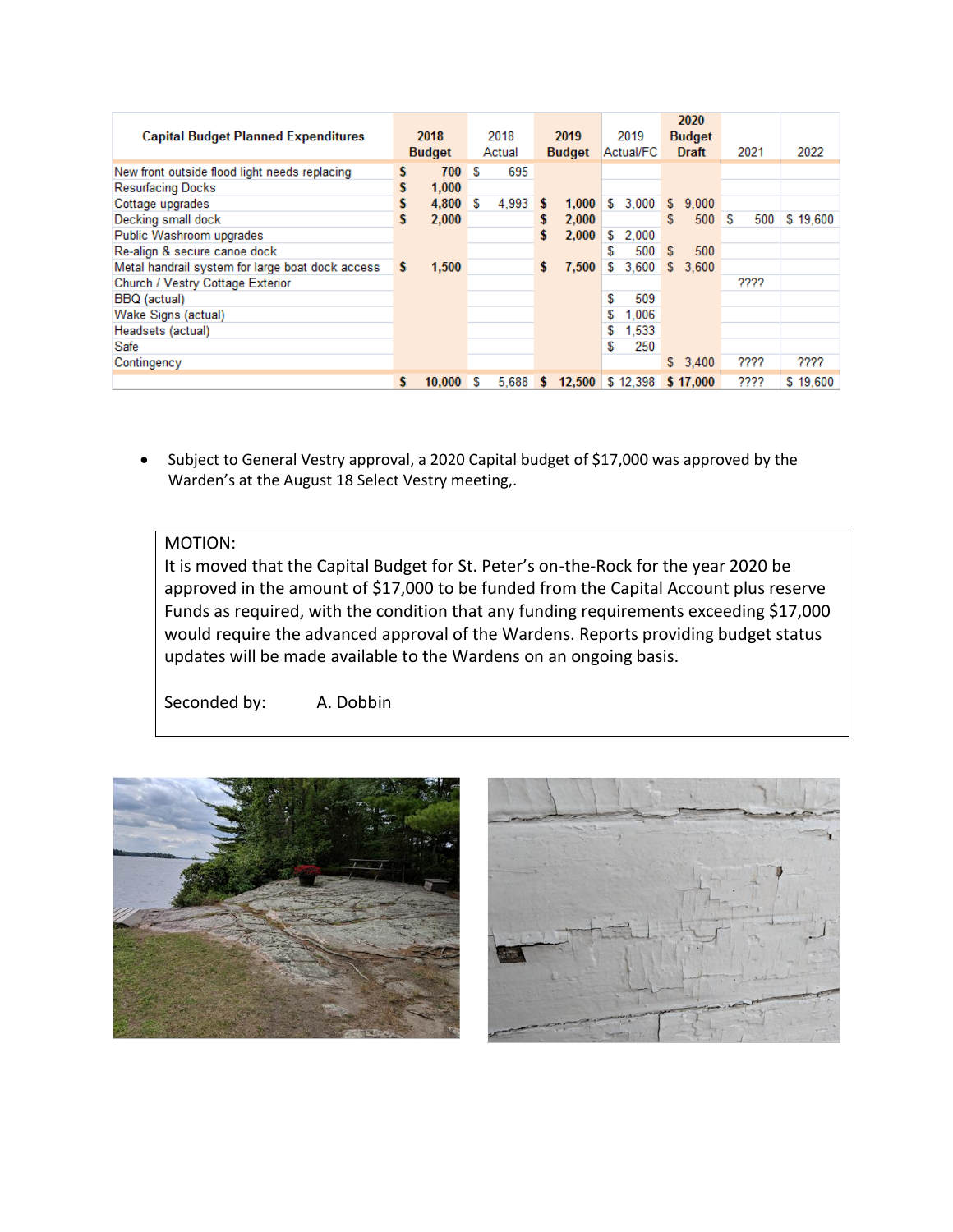#### Memorial Account

- \$9.5K currently available.
- Proposed annual spend of \$2,500 to support the maintenance of the Memorial Gardens can be covered for 4 years if no further contributions. Ways to reduce maintenance costs under consideration.

| <b>Memorial Budget Planned Expenditures</b><br>Memorial Garden Maintenance | 2018<br>Actual | 2019<br><b>Budget</b><br>1,483 \$ 2,500 \$ 1,433 \$ 2,500 | 2019<br>Actual<br>To-Date | 2020<br><b>Draft</b><br><b>Budget</b> |
|----------------------------------------------------------------------------|----------------|-----------------------------------------------------------|---------------------------|---------------------------------------|
|                                                                            |                |                                                           |                           |                                       |
|                                                                            |                | 1,483 \$ 2,500 \$ 1,433 \$ 2,500                          |                           |                                       |

• Subject to General Vestry approval, a 2020 Memorial budget of \$2,500 was approved by the Warden's at the August 18 Select Vestry meeting,.

| ΜΟΤΙΟΝ: |  |  |  |
|---------|--|--|--|
|         |  |  |  |

It is moved that \$2,500 be approved for the 2020 maintenance of the Memorial Garden, to be funded from the Memorial Account, subject to General Vestry approval;

Seconded by: K. McNeil

#### Endowment Funds

- The Music Scholar's Endowment Fund was started by the Walter family to enable long term support for young musicians able to perform at monthly services
- The St. Peter's General Endowment Fund was started at the instruction of the Wardens, to build financial capability over time through the receipt of unrestricted gifts from the St. Peter's community in order to provide financial support as and when needed and for as long as practical for the continuation of the work of St. Peter's-on-the-Rock ("St. Peter's"). The fund is internally restricted, ultimately under the control of the Wardens, acting after advice from an Advisory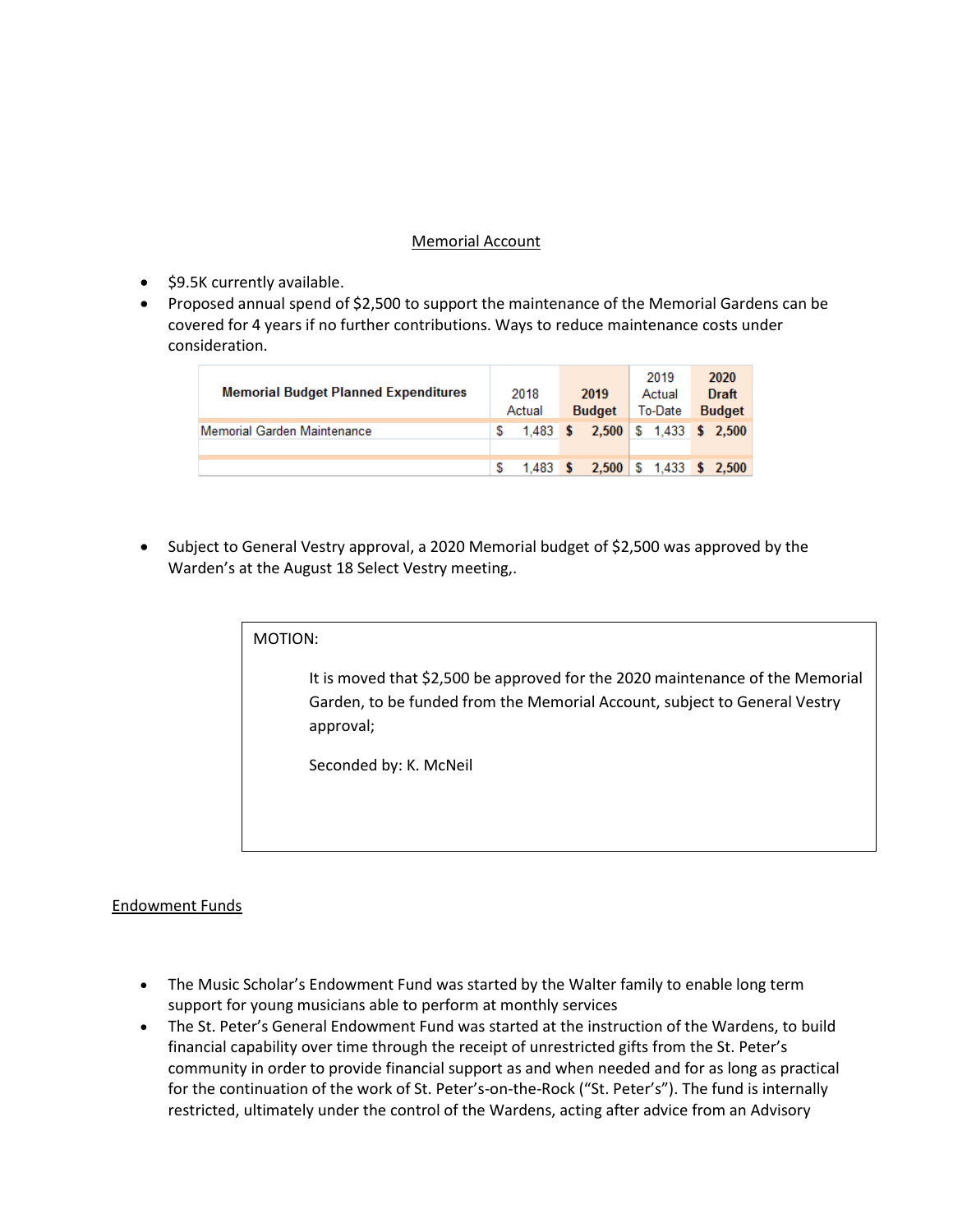Committee. The fund will be accessed as needed to pay for anything considered by the Wardens to be important enough. Withdrawals from the fund are not being limited to its income.

- Current (H1 2019) Fund Status)
	- Music Scholar's Endowment Fund
		- o Fidelity Canadian Balanced Fund ISC
		- o H1 2019 market value \$27,665.77
		- o Total investment return \$1,751.57
		- o H1 2019 return 11.75%
	- General Endowment Fund
		- o PAC A+ Canadian Active Asset Allocation Portfolio
		- o H1 2019 Market Value \$74,088.28
		- o Total investment return \$4,044.34
		- o H1 2019 return 8.11%
- Endowment Fund Oversight Committee
	- Further to approvals by the Warden's at the June 8, 2019 Select Vestry meeting, an Endowment Fund Oversight Committee has been formed (Jamie Anderson, Ron Drake, Doug Wotherspoon, Pat Bunting), a chair elected (Doug Wotherspoon). The approved Charter is attached for information.
	- The Committee will have oversight responsibility for both the St. Peter's General Endowment Fund and the St. Peter's Music Scholar's Endowment Fund.

#### **Signing Authority**

MOTION: To move that in 2020 St. Peter's have a maximum of four signing officers for dealings with the Royal Bank, that all cheques have two signatures and that for 2020 the Past Warden Tony Whittingham, Senior Warden June Cooper, Junior Warden Ward Strickland and the Treasurer Pat Bunting be the designated signing officers.

Seconded by: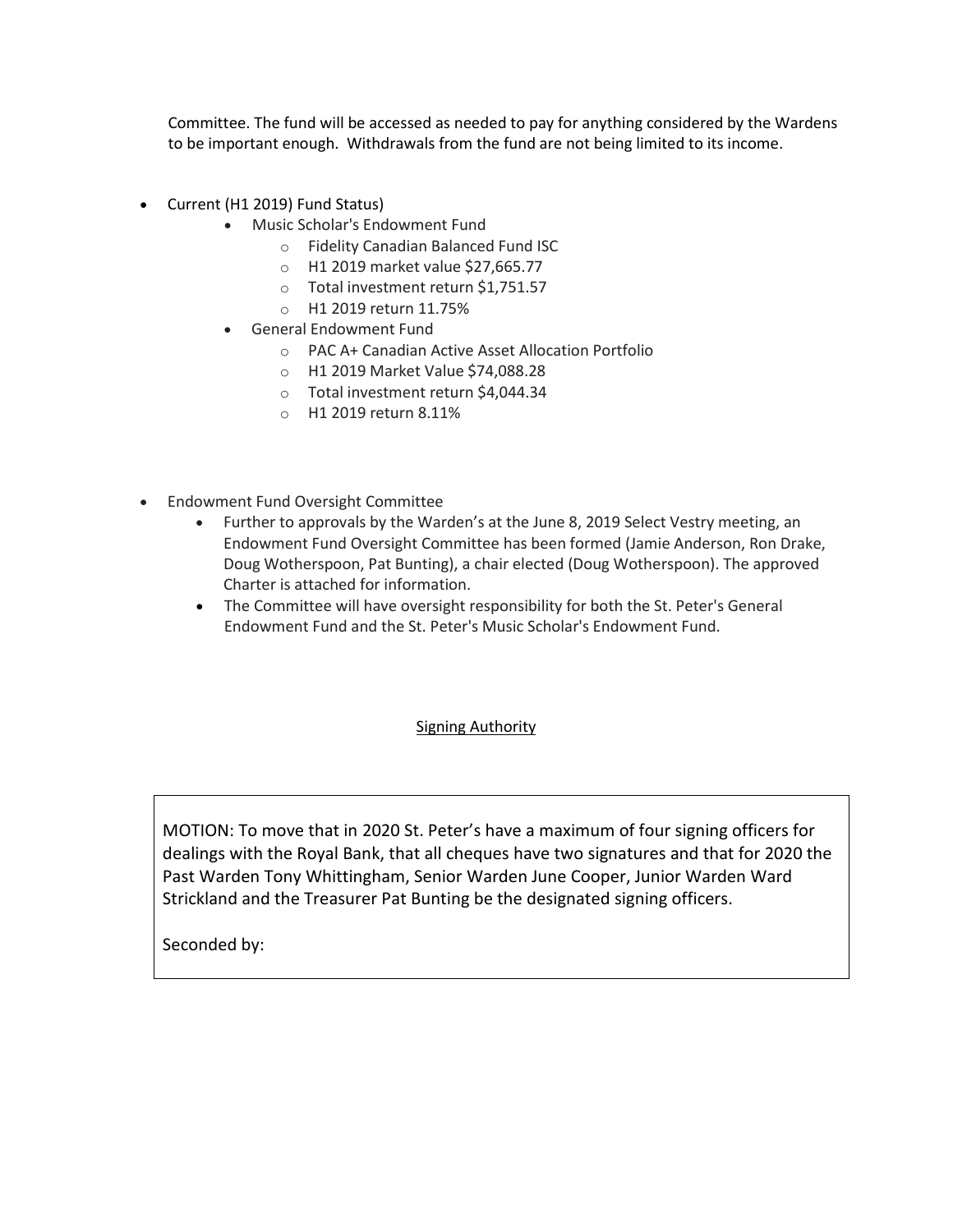*St. Peter's on-the-Rock*

*Anglican Church*

*Stony Lake*

# **MUSIC REPORT**

## **2019 ANNUAL VESTRY MEETING**

### by Helen Batten

Music Coordinator, Organist August 2019

- Our Phoenix digital pipe organ is in its  $16<sup>th</sup>$  year of service and is in excellent condition; a service visit was provided by Mark Anderson of Phoenix Organs in response to a running sound with the organ under power; internal cooling fan blades were cleaned to alleviate the sound.
- Our Technics electronic piano is in its  $9<sup>th</sup>$  year of service and is in excellent condition.
- We have been very fortunate to have the participation of many musician-friends returning to visit this summer:
	- Ruth Farrow played piano along with Helen at the organ, for our opening service on June 30th.
	- Bob Trennum played the organ for the service on July  $7<sup>th</sup>$ , and lead us with his guitar singing 'The Stony Lake Song', his beloved original composition for St. Peter's. Bob joins us again in August with his guitar.
	- Noel Edison has generously given of his time for several Sundays this summer, playing organ/piano along with Helen.
	- Soprano Morgan Strickland visited on July 28th, raising our spirits with her superb singing of 'Pie Jesu' by Andrew Lloyd Webber, and John Rutter's 'For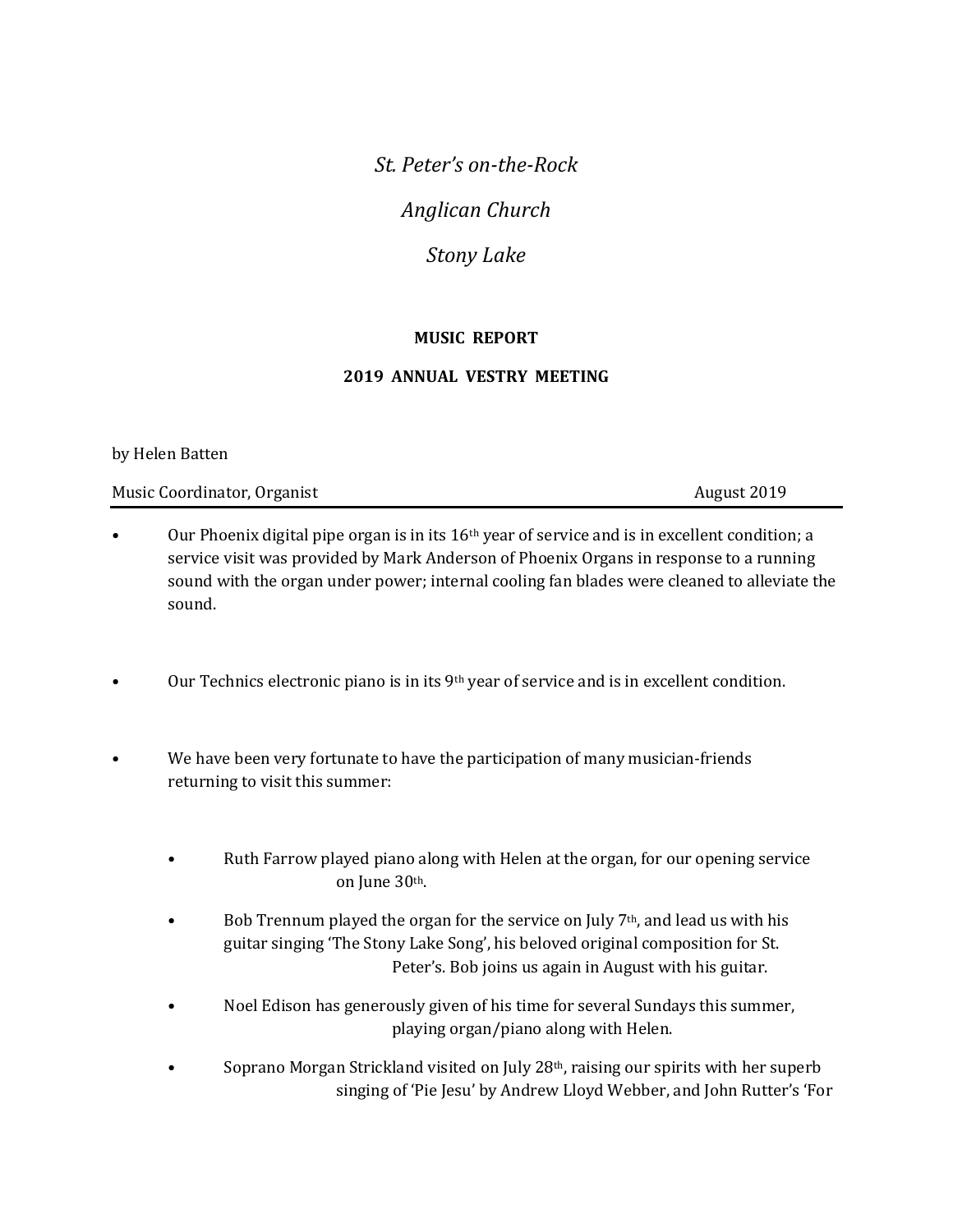the Beauty of the Earth' accompanied by Noel Edison at the organ and our new July minister,  $\qquad \qquad$  (and surprise pianist) Rev. Don Aitchison at the piano.

• Bassoonist Margaret Fay and Oboist Graham Mackenzie played a flawless unaccompanied duet together August 4th, : 'Love Song', in true Stony Lake spirit having successfully paddled for the annual mile swim before heading off to church!

It is with deep gratitude that we thank these professional musicians for bringing their expertise to enhance our services. To experience their tremendous calibre of musicianship in St. Peter's intimate setting is a rare and exquisite gift. Thank you all!

• Betsy McGregor, Cammie Jacquays and the children who attend St. Peter's have provided enthusiastic choir songs for the congregation to enjoy each week. Thank you Betsy and Cammie for your energetic work with the kids!

- The St. Peter's Music Scholars Programme, conceived by generous donations from Don Walter & family, and supported by others, is in its fourth year. Please see the report of Bern Kelly, chair of the St. Peter's Music Scholars Committee. Many thanks to Bern and the committee (Blair Mackenzie, Anthony Whittingham, Bob Trennum) for their time and care in developing this wonderful programme.
- Helen provided organ and bagpipe music for 2 of the 3 weddings this summer, as well as organ & piano music for the 10:30 a.m. Sunday services.